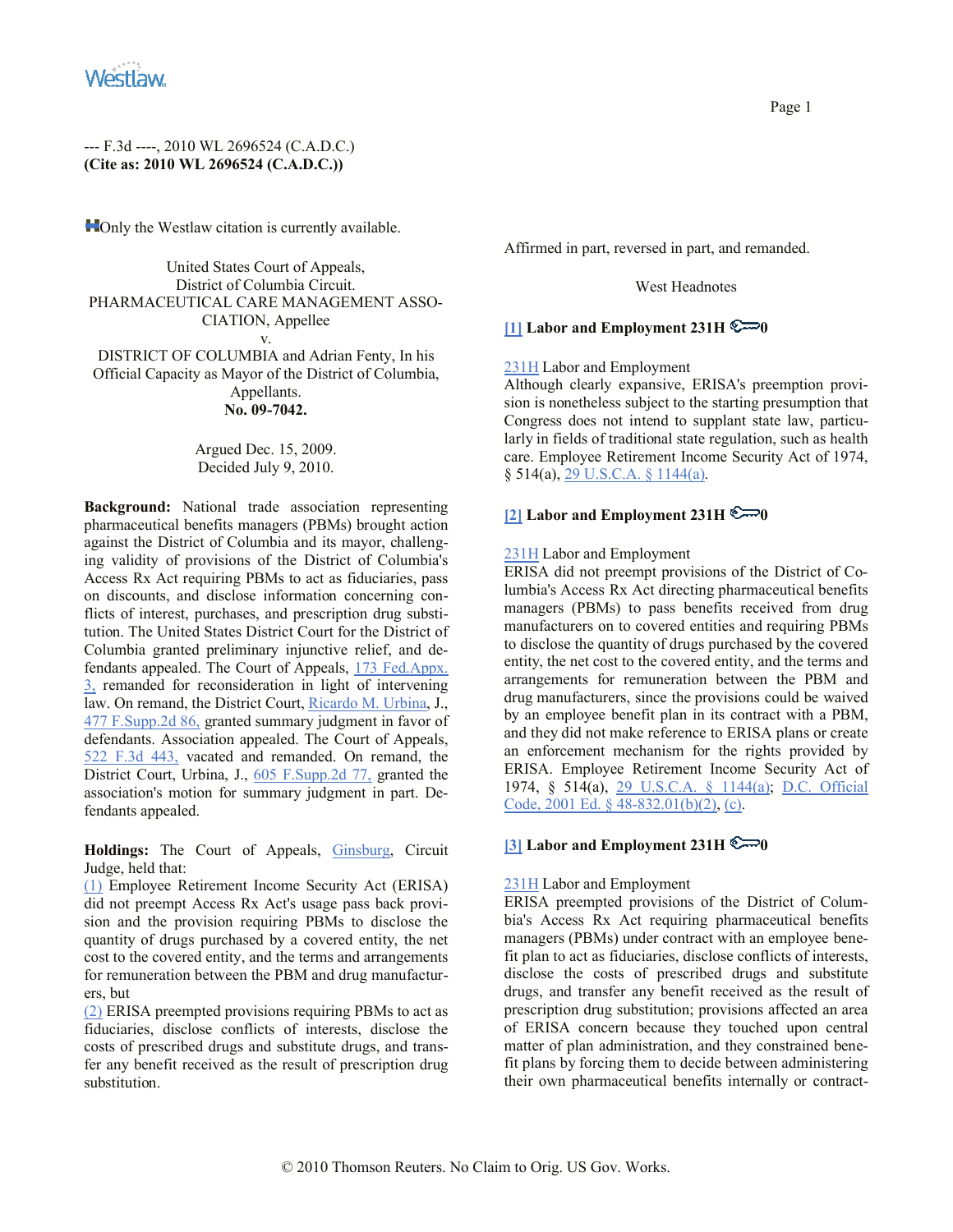ing with a PBM to administer those benefits upon the terms laid down by the Access Rx Act. Employee Retirement Income Security Act of 1974, § 514(a), 29 U.S.C.A. § 1144(a); D.C. Official Code, 2001 Ed. § 48-832.01(a),  $(b)(1), (d)$ .

# **[4] Labor and Employment 231H 0**

## 231H Labor and Employment

A state law relates to an employee benefit plan, within meaning of ERISA's preemption provision, if it (1) has a connection with or (2) reference to such a plan. Employee Retirement Income Security Act of 1974, § 514(a), 29 U.S.C.A. § 1144(a).

# **[5] Labor and Employment 231H 0**

## 231H Labor and Employment

In addressing whether a state law has a connection with an employee benefit plan and, therefore, relates to a plan within meaning of ERISA's preemption provision, courts must look both to the objectives of the ERISA statute as a guide to the scope of the state law that Congress understood would survive, as well as to the nature of the effect of the state law on ERISA plans. Employee Retirement Income Security Act of 1974, § 514(a), 29 U.S.C.A. § 1144(a).

# **[6] Labor and Employment 231H 0**

## 231H Labor and Employment

In the context of assessing whether a state law has a connection with an employee benefit plan and, therefore, relates to a plan within meaning of ERISA's preemption provision, the administration of employee benefits is an area of core ERISA concern. Employee Retirement Income Security Act of 1974, § 514(a), 29 U.S.C.A. § 1144(a).

# **[7] Labor and Employment 231H**  $\mathbb{C} \rightarrow 0$

## 231H Labor and Employment

One of the principal goals of ERISA is to enable employers to establish a uniform administrative scheme, which provides a set of standard procedures to guide processing of claims and disbursement of benefits. Employee Retirement Income Security Act of 1974, § 2 et seq., 29 U.S.C.A. § 1001 et seq.

# **[8] Labor and Employment 231H**  $\epsilon = 0$

# 231H Labor and Employment

The purpose of the title of the District of Columbia's Access Rx Act governing business practices among pharmaceutical benefits managers (PBMs) is to prescribe the way PBMs decide which pharmaceuticals to provide to plan beneficiaries and to prevent PBMs from inflating the price the plan pays for those pharmaceuticals. D.C. Official Code, 2001 Ed.  $\S$  48-832.01(a), (b)(1)(A), (b)(1)(C),  $(b)(2)$ ,  $(c)(1)(A)$ ,  $(c)(1)(B)$ ,  $(d)(2)$ ,  $(d)(3)$ .

# **[9] Labor and Employment 231H 0**

# 231H Labor and Employment

The procedure for opting out of a state law may so affect plan administration as not to save the statute from preemption under ERISA. Employee Retirement Income Security Act of 1974, § 514(a), 29 U.S.C.A. § 1144(a).

# **[10]** Labor and Employment  $231H \in \mathbb{R}$

## 231H Labor and Employment

A law regulating a third party's performance of services on behalf of an employee benefit plan cannot have a connection with an employee benefit plan that would render the law preempted by ERISA unless those services involve an area of ERISA concern and the law has a regulatory effect upon the employee benefit plan. Employee Retirement Income Security Act of 1974, § 514(a), 29 U.S.C.A. § 1144(a).

# **[11] Labor and Employment 231H**  $\epsilon \rightarrow 0$

## 231H Labor and Employment

ERISA does not preempt run-of-the-mill state-law claims such as unpaid rent, failure to pay creditors, or even torts committed by an ERISA plan. Employee Retirement Income Security Act of 1974, § 514(a), 29 U.S.C.A. § 1144(a).

## **[12] Labor and Employment 231H**  $\epsilon = 0$

## 231H Labor and Employment

A law makes reference to a plan and, therefore, relates to an employee benefit plan within meaning of ERISA's preemption provision where it acts immediately and exclusively upon ERISA plans or where the existence of ERISA plans is essential to the law's operation. Employee Retirement Income Security Act of 1974, § 514(a), 29 U.S.C.A. § 1144(a).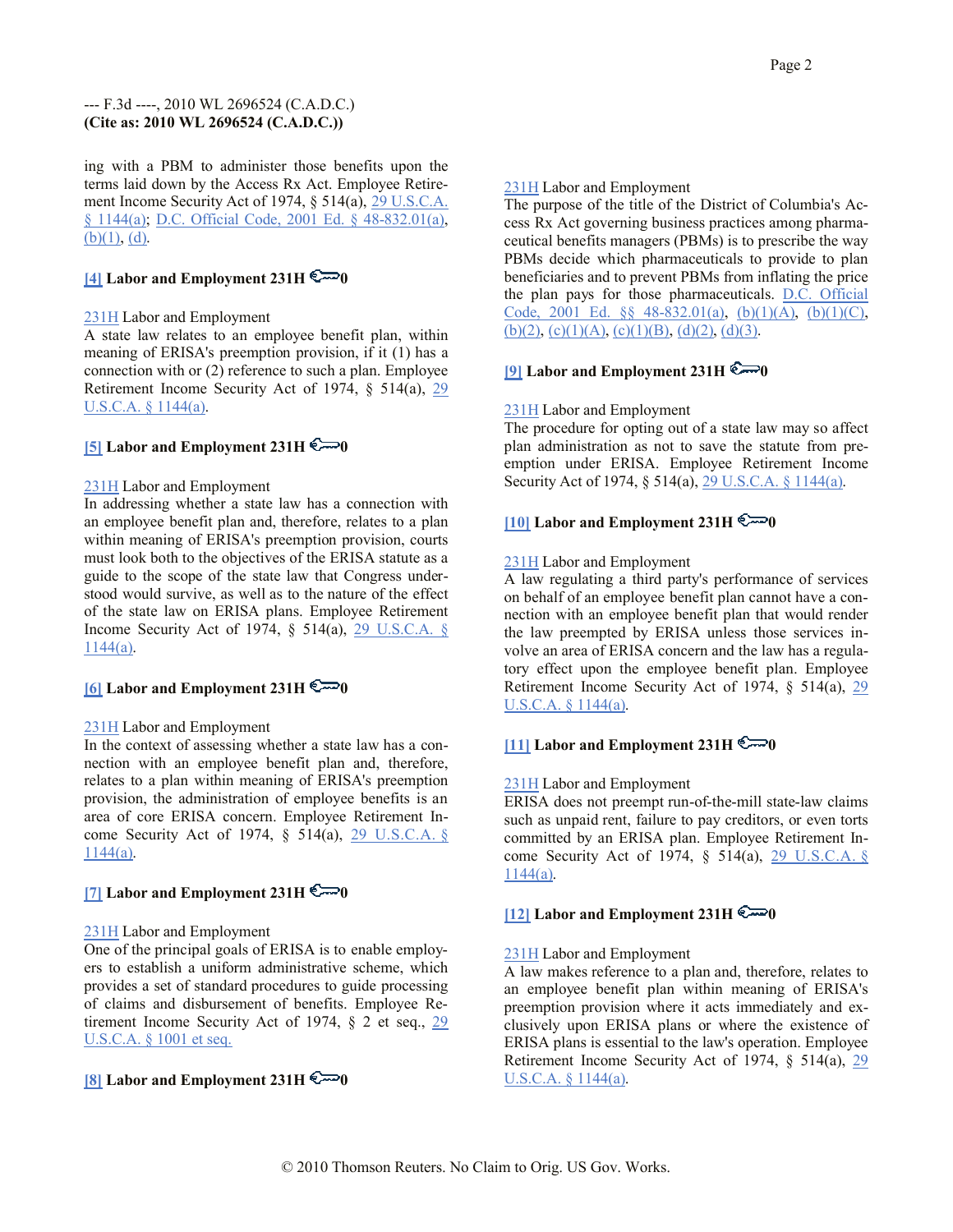West Codenotes

PreemptedD.C. Official Code, 2001 Ed. § 48-832.01(a),  $(b)(1), (d)$ 

Appeal from the United States District Court for the District of Columbia (No. 1:04-cv-01082-RMU).James C. McKay, Jr., Senior Assistant Attorney General, argued the cause for appellants. With him on the briefs were Peter J. Nickles, Attorney General, Todd S. Kim, Solicitor General, and Donna M. Murasky, Deputy Solicitor General.

Melissa Bowman, Attorney, U.S. Department of Labor, argued the cause for amicus curiae Secretary of Labor in support of appellants. With her on the briefs were Carol A. De Deo, Deputy Solicitor, Deborah Greenfield, Deputy Solicitor, and Nathaniel I. Spiller, Counsel.

Jan May, Stacy J. Canan, and Michael Schuster were on the brief for amici curiae AARP et al. in support of appellants.

Paul J. Ondrasik, Jr. argued the cause for appellee Pharmaceutical Care Management Association. With him on the briefs were Martin D. Schneiderman, Linda S. Stein, and Eric G. Serron. Alice E. Loughran entered an appearance.

Robin S. Conrad and William G. Schiffbauer were on the brief for amici curiae America's Health Insurance Plans, Inc. and Chamber of Commerce of the United States of America in support of appellee.

Before GINSBURG, BROWN, and KAVANAUGH, Circuit Judges.

Opinion for the Court filed by Circuit Judge GINSBURG.

GINSBURG, Circuit Judge.

**\*1** The District of Columbia appeals the judgment of the

district court holding Title II of the Access Rx Act of 2004, D.C.Code § 48-832.01 *et seq.,* is pre-empted by the Employee Retirement Income Security Act, 29 U.S.C. § 1001 *et seq.* (ERISA). *Pharm. Care Mgmt. Ass'n v. District of Columbia,* 605 F.Supp.2d 77, 84-88 (2009). We agree with the district court that  $\S § 48-832.01(a)$ ,  $(b)(1)$ , and (d) of Title II are pre-empted by ERISA insofar as they apply to a pharmaceutical benefits manager (PBM) under contract with an employee benefit plan (EBP) because they "relate to" an EBP. Sections  $48-832.01(b)(2)$ and (c) are not pre-empted by ERISA, however, because each may be waived by an EBP in its contract with a PBM. Accordingly, we affirm in part and reverse in part the judgment of the district court, and remand this matter for the district court to consider the Pharmaceutical Care Management Association's (PCMA) constitutional challenges to the provisions not pre-empted by ERISA.

## I. Background

Access to prescription drugs is an increasingly importantand expensive-benefit for a health care plan to offer its beneficiaries. Instead of themselves developing a list of covered prescription drugs, purchasing those drugs from pharmaceutical manufacturers, establishing a network of pharmacies to fill prescriptions, and otherwise administering the prescription drug benefit, many health care plans, including many EBPs, contract with a PBM to perform these functions. A PBM offers not just administrative convenience, however; by aggregating the purchasing power of numerous health care plans, a PBM can get greater volume discounts from drug manufacturers and provide access to a larger network of pharmacies than an EBP could do on its own. That the vast majority of insured Americans receive their pharmaceutical benefits through a PBM is, therefore, not surprising.

Title II imposes a number of requirements upon PBMs and, in one respect, upon any health care plan that contracts with a PBM and thus becomes a "covered entity," § 48-831.02(4)(A). These requirements are summarized in the following table.

| <b>Provision</b>        | Summary            | Requirement                                                                                                                                 |
|-------------------------|--------------------|---------------------------------------------------------------------------------------------------------------------------------------------|
| $§$ 48-832.01(a)        | Fiduciary duty     | A PBM "owes a fiduciary duty to a<br>covered entity. In performance of that<br>duty [it] shall adhere to the practices in<br>this section." |
| $\S$ 48-832.01(b)(1)(A) | Fiduciary standard | A PBM "shall  Perform its duties                                                                                                            |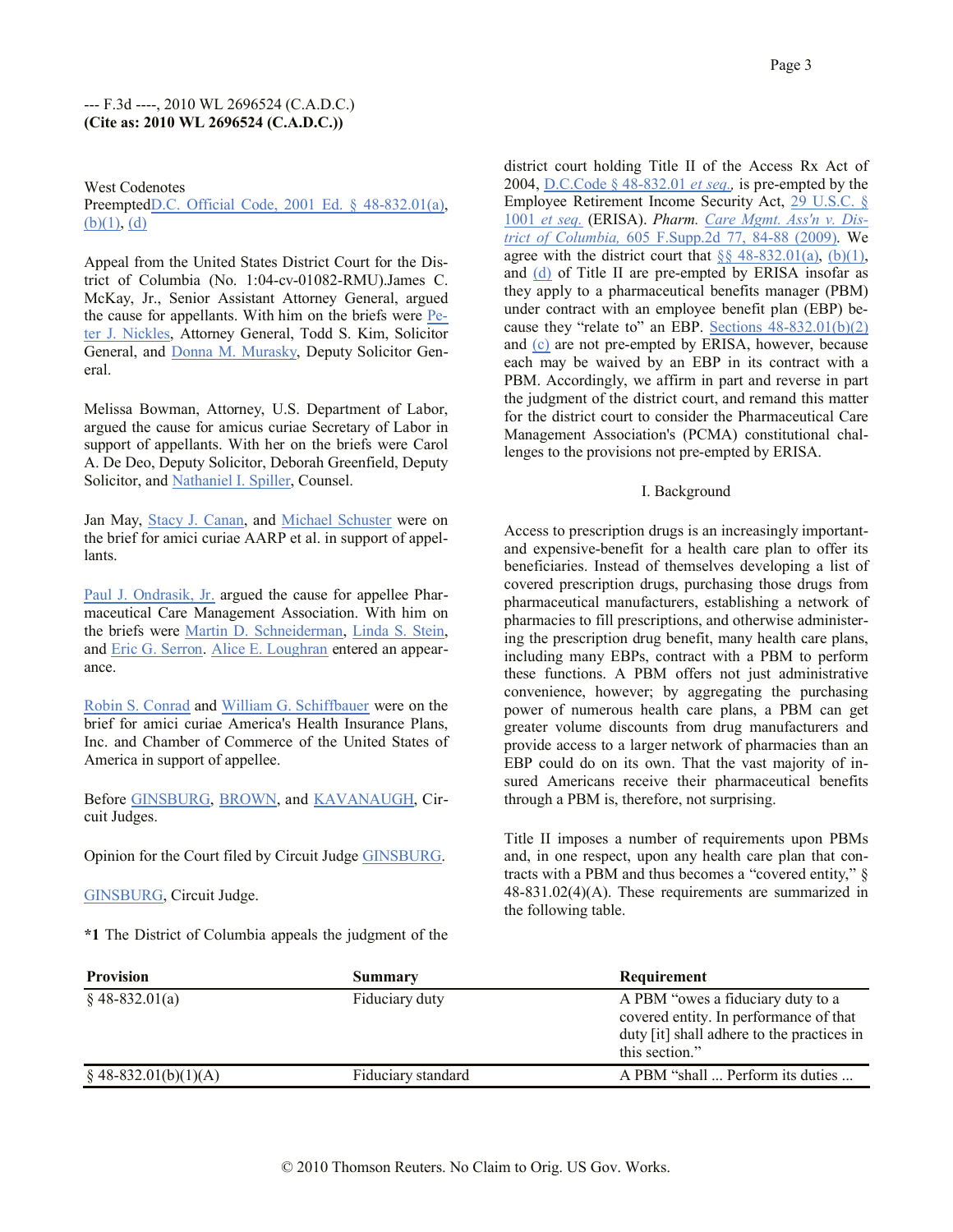|                              |                            | in accordance with the standards of<br>conduct applicable to a fiduciary."                                                                                                                                                                                                                                                                                                                                                                             |
|------------------------------|----------------------------|--------------------------------------------------------------------------------------------------------------------------------------------------------------------------------------------------------------------------------------------------------------------------------------------------------------------------------------------------------------------------------------------------------------------------------------------------------|
| $§$ 48-832.01(b)(1)(B)       | <b>NA</b>                  | Repealed, 53 D.C.Reg. 6899, 6966<br>(2006).                                                                                                                                                                                                                                                                                                                                                                                                            |
| $§$ 48-832.01(b)(1)(C)       | Disclosure of conflicts    | A PBM shall "notify the covered entity<br>in writing of  any conflict of interest<br>with the duties imposed by" Title II.                                                                                                                                                                                                                                                                                                                             |
| $§$ 48-832.01(b)(2)          | Usage pass back            | A PBM "that receives from any drug<br>manufacturer or labeler any payment or<br>benefit of any kind in connection with<br>the utilization of prescription drugs" by<br>the beneficiaries of a covered entity<br>"shall pass that payment or benefit on<br>in full to the covered entity. This provi-<br>sion does not prohibit the covered en-<br>tity from agreeing by contract to<br>return [] a portion of the benefit or<br>payment to the [PBM]." |
| $\sqrt{848-832.01(c)(1)(A)}$ | Disclosure of purchases    | "Upon request by a covered entity" a<br>PBM shall disclose "the quantity of<br>drugs purchased by the covered entity<br>and the net cost to the covered entity<br>for the drugs."                                                                                                                                                                                                                                                                      |
| $§$ 48-832.01(c)(1)(B)       | Disclosure of terms        | "Upon request by a covered entity" a<br>PBM shall disclose the "terms and ar-<br>rangements for remuneration" between<br>the PBM and a drug manufacturer or<br>labeler.                                                                                                                                                                                                                                                                                |
| $§$ 48-832.01(c)(2)          | Confidentiality            | "Information designated [by a PBM]<br>may not be disclosed by the covered<br>entity "                                                                                                                                                                                                                                                                                                                                                                  |
| $§$ 48-832.01(d)(1)          | <b>NA</b>                  | Repealed, 53 D.C.Reg. 6899, 6966<br>(2006).                                                                                                                                                                                                                                                                                                                                                                                                            |
| $§$ 48-832.01(d)(2)          | Disclosure of substitution | A PBM that dispenses a substitute drug<br>that "costs more than the prescribed<br>drug shall disclose to the covered entity<br>the cost of both drugs and any benefit<br>or payment  to the PBM as a result of<br>the substitution."                                                                                                                                                                                                                   |
| $§$ 48-832.01(d)(3)          | Substitution pass back     | A PBM "shall transfer in full to the<br>covered entity any benefit or payment<br>received  as the result of [such] pre-<br>scription drug substitution."                                                                                                                                                                                                                                                                                               |
| $§$ 48-832.02                | Compliance                 | "Compliance with the requirements of<br>[Title II] is required in all contracts<br>between a[PBM] and a covered entity<br>entered into in the District of Colum-<br>bia  executed after May 18, 2004."                                                                                                                                                                                                                                                 |
| $§$ 48-832.03                | Enforcement                | "A violation of $\lceil \frac{6}{9} \cdot 48 - 832 \rceil$ is a viola-                                                                                                                                                                                                                                                                                                                                                                                 |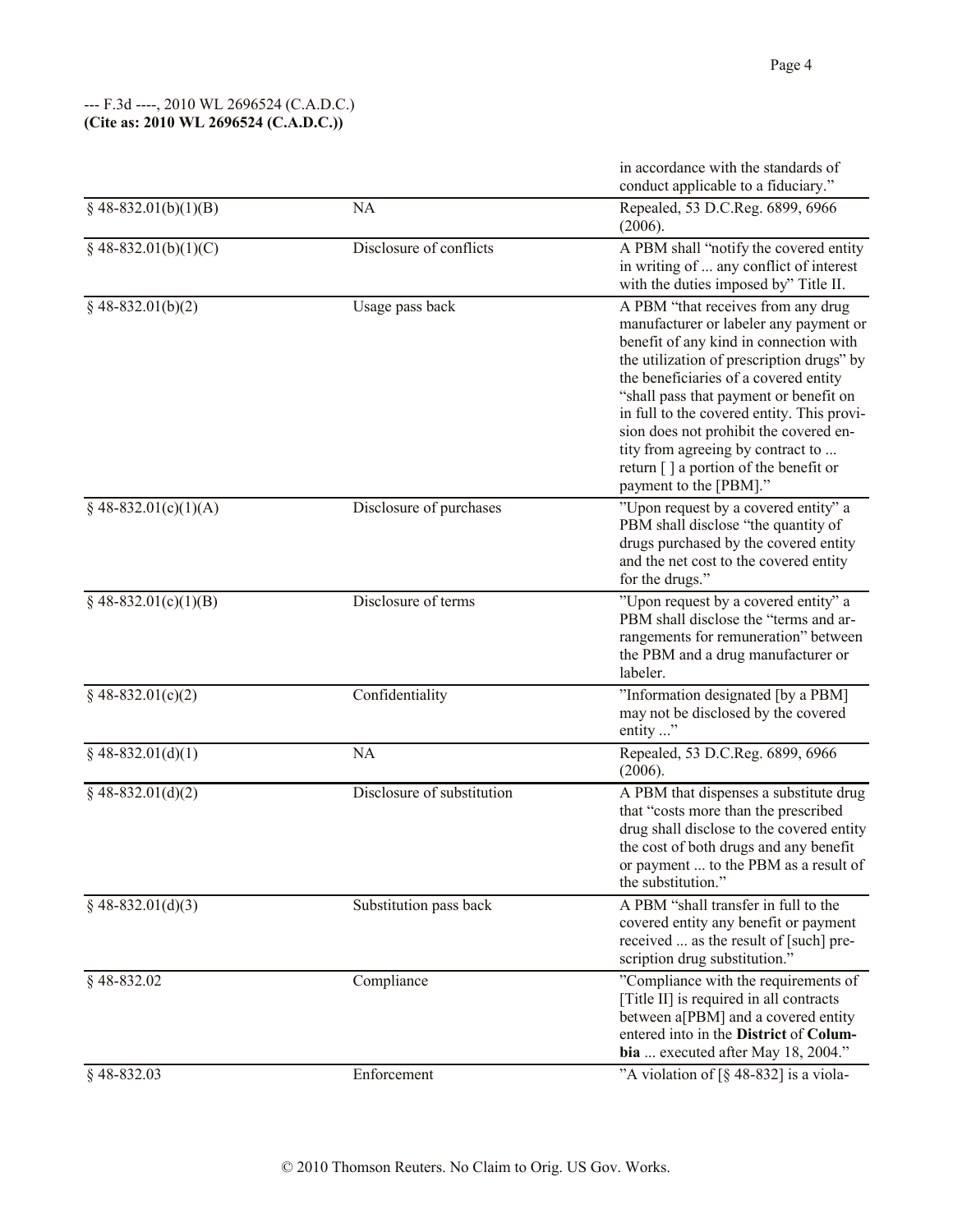**\*2** The **PCMA**, a national trade association representing PBMs, filed suit arguing Title II is pre-empted by ERISA. It also argued Title II is pre-empted by the Commerce Clause, and violates the First Amendment and the Takings Clause of the Fifth Amendment, of the Constitution of the United States. We held in *PCMA v. District of Columbia,* 522 F.3d 443 (2008), the Association is not collaterally estopped from bringing this suit by the decision of the First Circuit in *PCMA v. Rowe,* 429 F.3d 294 (2005), which rejected its argument that a similar Maine statute was pre-empted by ERISA. On remand the district court held Title II is pre-empted in its entirety by ERISA, and granted summary judgment for the **PCMA**, which the District now appeals.

### II. Analysis

[1] ERISA expressly pre-empts "any and all State laws insofar as they ... relate to any employee benefit plan." 29 U.S.C. § 1144(a). Although "clearly expansive," *N.Y. State Conf. of Blue Cross & Blue Shield Plans v. Travelers Ins.,* 514 U.S. 645, 655, 115 S.Ct. 1671, 131 L.Ed.2d 695 (1995), this provision is nonetheless subject under the Supreme Court's ERISA precedents to "the starting presumption that Congress does not intend to supplant state law," particularly in "fields of traditional state regulation," such as health care. *Id* at 654-655.

 $[2][3][4]$  A state law "relates to" an EBP "if it [1] has a connection with or [2] reference to such a plan." *Egelhoff v. Egelhojf,* 532 U.S. 141, 147, 121 S.Ct. 1322, 149 L.Ed.2d 264 (2001) (quoting *Shaw v. Delta Air Lines, Inc.,* 463 U.S. 85, 97, 103 S.Ct. 2890, 77 L.Ed.2d 490 (1983)). This appeal primarily concerns the "connection with" path to pre-emption because the district court held Title II "has an impermissible connection with ERISA and is therefore pre-empted." 605 F.Supp.2d at 88. The District challenges that holding on the grounds that Title II does not regulate "relationships among ERISA entities" but merely "giv[es] rights and benefits to plans," and is "not qualitatively different from [ ] state laws [regulating lawyers, accountants, and securities dealers]."

A. "Connection with" an EBP

tion of [the **District** of **Columbia** Consumer Protection Procedures Act], for which a fine of not more than \$10,000 may be adjudged."

[5] In addressing whether a state law has a "connection with" an EBP, the Supreme Court noted that term "is scarcely more restrictive than [the statutory term] 'relate to,' " and "cautioned against an 'uncritical literalism' that would make pre-emption turn on 'infinite connections.' " *Egelhoff,* 532 U.S. at 147 (quoting *Travelers,* 514 U.S. at 656). Instead we must "look both to 'the objectives of the ERISA statute as a guide to the scope of the state law that Congress understood would survive,' as well as to the nature of the effect of the state law on ERISA plans." *Id.* (quoting *Cal. Div. of Labor Standards Enforcement v. Dillingham Constr.,* 519 U.S. 316, 325, 117 S.Ct. 832, 136 L.Ed.2d 791 (1997) (quoting *Travelers,* 514 U.S. at 656)). Therefore, we consider first whether the provisions of Title II affect an area of ERISA concern, and then evaluate the nature of any such effect.

### 1. Objectives of ERISA

**\*3** [6][7] The **PCMA** argues Title II "intrudes into areas of express ERISA concern" because it regulates a PBM's administration of benefits on behalf of an EBP. The administration of employee benefits clearly is an "area of core ERISA concern," *Egelhoff,* 532 U.S. at 147: "One of the principal goals of ERISA is to enable employers 'to establish a uniform administrative scheme, which provides a set of standard procedures to guide processing of claims and disbursement of benefits.' " *Id.* at 148 (quoting *Fort Halifax Packing Co. v. Coyne,* 482 U.S. 1, 9, 107 S.Ct. 2211, 96 L.Ed.2d 1 (1987)). Plan administration includes "determining the eligibility of claimants, calculating benefit levels, making disbursements, monitoring the availability of funds for benefit payments, and keeping appropriate records in order to comply with applicable reporting requirements." *Fort Halifax,* 482 U.S. at 9.

[8] We also agree with the PCMA, and with the district court, 605 F.Supp.2d at 86-87, that the provisions of Title II regulate a PBM's administration of benefits on behalf of an EBP. The disclosure and pass back provisions of Title II, §§ 48-832.01(b)(1)(C), (b)(2), (c)(1)(A), (c)(1)(B),  $(d)(2)$ , and  $(d)(3)$ , each regulate the administration of employee benefits by requiring a PBM to follow a specific practice in administering pharmaceutical benefits on behalf of an EBP. Likewise, by specifying the standard of conduct to which a PBM must adhere, i.e., that of a fiduciary,  $\S$ § 48-832.01(a) and (b)(1)(A) also regulate the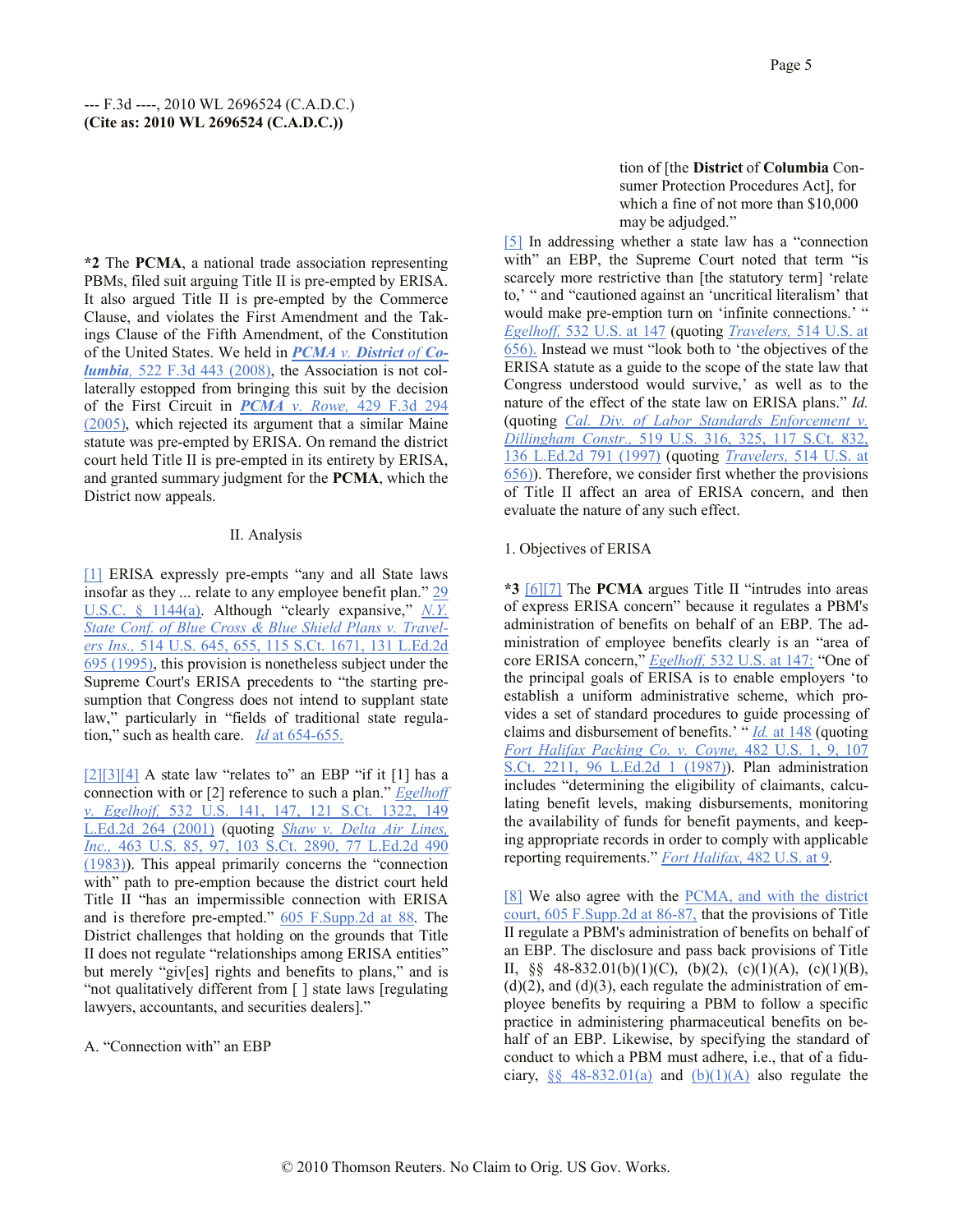administration of employee benefits. Indeed, the obvious purpose of Title II, as effectuated through these provisions, is to prescribe the way PBMs decide which pharmaceuticals to provide to plan beneficiaries and to prevent PBMs from inflating the price the plan pays for those pharmaceuticals.

The District does not deny the administration of employee benefits is an area of core ERISA concern or that PBMs administer benefits on behalf of EBPs; indeed at oral argument it conceded as much. Oral arg. at 4:00, 16:55. Rather, the District argues the various provisions of Title II nonetheless fall within the scope of state law the Congress did not intend to pre-empt with ERISA because they do not regulate "relationships among ERISA entities," such as a plan and an ERISA fiduciary or a plan and its beneficiaries. The District points to no support for this limitation upon pre-emption either in ERISA itself or in any Supreme Court case interpreting it. Instead, the District relies upon decisions of other circuits holding ERISA did not pre-empt breach of contract or professional malpractice claims against third-parties who provided services to an EBP.

As the PCMA points out, in none of the cases cited by the District did the state law regulate a third party who administered employee benefits on behalf of a plan. Those cases therefore suggest only that the relationship among ERISA entities is an area of ERISA concern, not that the objective of uniformity in plan administration is for some reason inapplicable simply because a plan has contracted with a third party to provide administrative services. Indeed, dicta in two cases central to the District's argument suggest a state law regulating a third party's performance of administrative functions on behalf of a plan could be pre-empted. *See Gerosa v. Savasta & Co.,* 329 F.3d 317, 324 (2d Cir.2003) (noting that although courts are "reluctant to find that Congress intended to preempt state laws that do not affect the relationships among [ERISA entities]" they have "typically" held ERISA pre-empts "state laws that would tend to control or supersede central ER-ISA functions-such as state laws affecting the determination of eligibility for benefits, amounts of benefits, or means of securing unpaid benefits"); *Airparts Co. v. Custom Benefit Servs. of Austin,* 28 F.3d 1062, 1066 (10th Cir.1994) (holding claims for negligence, indemnity, and common-law fraud not pre-empted where defendant "was simply an outside consultant which did not directly perform any administrative act vis-a-vis the plan"). Furthermore, when actually confronted with a malpractice claim challenging a third party's performance of administrative

services on behalf of a plan, the Third Circuit held the claim was pre-empted by ERISA. *See Kollman v. Hewitt Assocs.,* 487 F.3d 139, 148 (2007) (holding ERISA preempts malpractice claim against non-fiduciary service provider responsible for plan administration; goal of uniformity reflected in ERISA is "equally applicable to agents of employers ... who undertake and perform administrative duties for and on behalf of ERISA plans").

**\*4** In sum, §§ 48-832.01(a), (b)(1)(A), (b)(1)(C), (b)(2), (c)(1)(A), (c)(1)(B), (d)(2), and (d)(3) touch upon "a central matter of plan administration," *Egelhoff,* 532 U.S. at 148, and are pre-empted if they also have an impermissible effect upon an EBP. Whether  $\frac{6}{9}$  48-832.01(c)(2), the provision requiring that a covered entity keep certain information confidential, regulates an area of ERISA concern, is not so clear. We need not resolve the question, however, because, as we conclude below, that provision does not have an impermissible effect upon an EBP.

# 2. Effect upon EBPs

The precise point at which a state law so constrains an ERISA plan's choices as to undermine the goal of uniformity in plan administration is uncertain. *Shaw,* 463 U.S. at 100 n. 21 ("Some state actions may affect employee benefit plans in too tenuous, remote, or peripheral a manner to warrant a finding that the law 'relates to' the plan.... [W]e express no views about where it would be appropriate to draw the line."). For example, in *Travelers* the Supreme Court considered a state law that imposed a larger hospital surcharge upon patients insured by a commercial insurer than upon patients insured by a Blue Cross/Blue Shield plan. 514 U.S. at 649-50. The Court held the law was not pre-empted because it did not "force an ERISA plan to adopt a certain scheme of substantive coverage or effectively restrict its choice of insurers," *id.* at 668, but exerted merely an "indirect economic influence ... that can affect a plan's shopping decisions." *Id.* at 659-60. "[C]ost uniformity," the Court held, "was almost certainly not an object of pre-emption." *Id.* at 662. On the other hand, in *Metropolitan Life Insurance Co. v. Massachusetts,* 471 U.S. 724, 105 S.Ct. 2380, 85 L.Ed.2d 728 (1985), the Court held a state law mandating mental health benefits be covered in certain health insurance contracts related to an EBP notwithstanding the possibility the EBP could self-insure or purchase a policy not affected by the law. The Court noted the law "bears indirectly but substantially on all insured benefit plans, for it requires them to purchase the mental-health benefits specified in the statute when they purchase a certain kind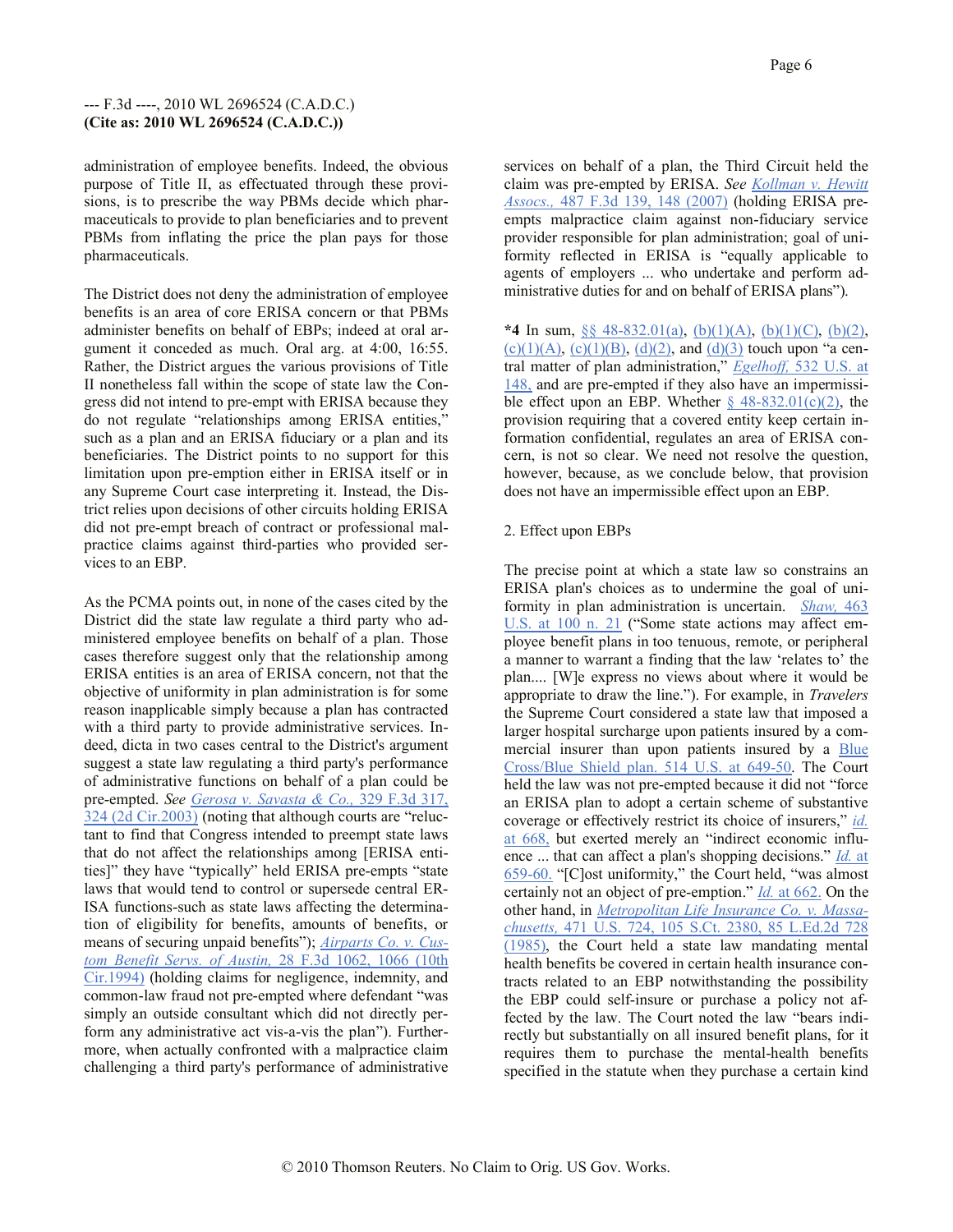of common insurance policy." *Id.* at 739.

The District argues Title II does not have an impermissible constraining effect upon EBPs because the statute offers "clear benefit[s]" that an EBP may "simply decline." In this regard the District relies upon *Rowe,* in which the First Circuit held a substantively identical Maine statute was not pre-empted because, "[a]lthough the ERISA plans can re-evaluate their working relationships with the PBMs if they wish in light of the [state law], nothing in [that law] compels them to do so.... The plan administrators here have a free hand to structure the plans as they wish in Maine." 429 F.3d at 303.

The District's point is well-taken with regard to the usage pass back provision,  $\S$  48-832.01(b)(2), because it expressly provides that it "does not prohibit the covered entity from agreeing by contract to compensate the [PBM] by returning a portion of the benefit or payment," and with regard to  $\S$  48-832.01(c), which requires disclosure (and imposes a corresponding duty of confidentiality) only "[u]pon request by a covered entity." Those provisions are in essence voluntary provisions for the covered entity.

**\*5** [9] To be sure, the procedure for opting out of a state law may so affect plan administration as not to save the statute from pre-emption. *See Egelhoff,* 532 U.S. at 150 ("Plan administrators must either follow [the state's] beneficiary designation scheme or alter the terms of their plan so as to indicate that they will not follow it. The statute is not any less of a regulation of the terms of ERISA plans simply because there are two ways of complying with it."). The procedure for opting out of  $\S$ § 48-832.01(b)(2) and (c) does not have that untoward effect, however. First, it imposes no meaningful burden at all. *Cf. id.* at 151 (burden was "hardly trivial" because it required plan to maintain familiarity with state law and make ongoing amendments to plan documents). A plan need only include in its contract with a PBM a waiver of those provisions-for which it may be able to obtain something in return, but that is neither here nor there for the purpose of the present analysis. We note also that, because Title II applies only to contracts entered after the effective date of the statute, no EBP has been required either to amend an existing contract or to alter its plan documents. *Cf. id.* at 150-51 (opt out required amendment of already-issued plan documents). Second, negotiating a waiver of those provisions does not itself involve the administration of benefits. Therefore, we conclude  $\S$ § 48-832.01(b)(2) and (c) do not "relate to" an EBP.

At oral argument the District took the position for the first time that an EBP can also waive the other provisions of Title II. In the supplemental brief we requested, the District backtracked, conceding  $\S$  48-832.01(b)(1)(C) (disclosure of conflicts of interest) and (d)(2) (disclosure of PBM's gains from substituting drugs) cannot be waived, arguing  $\S$  48-832.01(d)(3) (substitution pass back) can be waived, and remaining silent as to whether §§ 48- 832.01(a) (fiduciary duty) and  $(b)(1)(A)$  (fiduciary standard of conduct) can be waived.

The District's belated interpretation of Title II is inconsistent with both the text and the declared purpose of that statute. As for text, none of the provisions the District now argues may be waived says or implies anything about the possibility of waiver. When contrasted with the provisions that expressly allow for waiver, that silence presumably bespeaks the intent of the D.C. Council to make the other provisions non-waivable. *See Russello v. United States,* 464 U.S. 16, 23, 104 S.Ct. 296, 78 L.Ed.2d 17 (1983) ("Where Congress includes particular language in one section of a statute but omits it in another section of the same Act, it is generally presumed that Congress acts intentionally and purposely in the disparate inclusion or exclusion" (internal quotation marks omitted)). The District offers nothing with which to rebut that presumption.

As to purpose, this interpretation is bolstered by  $\S$  48-832.03, which provides a violation of Title II is a violation of the District of Columbia Consumer Protection Procedures Act, D.C.Code §§ 28-3901 to -3913, enforceable by the Attorney General, § 28-3909, or by any "person, whether acting for the interests of itself, its members, or the general public,"  $\S$  28-3905(k)(l). If  $\S$ § 48- $832.01(a)$ ,  $(b)(1)$ , and  $(d)$  could be waived by an EBP, then they would not protect the interests of third parties, such as plan beneficiaries, and it would be anomalous to provide for enforcement by anyone other than the covered entity with which the PBM contracts-let alone by any person whatsoever. We think it obvious the D.C. Council, concerned that contracts between an EBP and a PBM should adequately protect the interests of plan beneficiaries, enacted Title II in order to protect those beneficiaries with rules that, except as expressly provided, could not be waived by contract. This purpose is confirmed in the "Findings and declaration of intent" that begin both the Access Rx Act and the District's statement of facts in its opening brief:

**\*6** Affordability is critical in providing access to pre-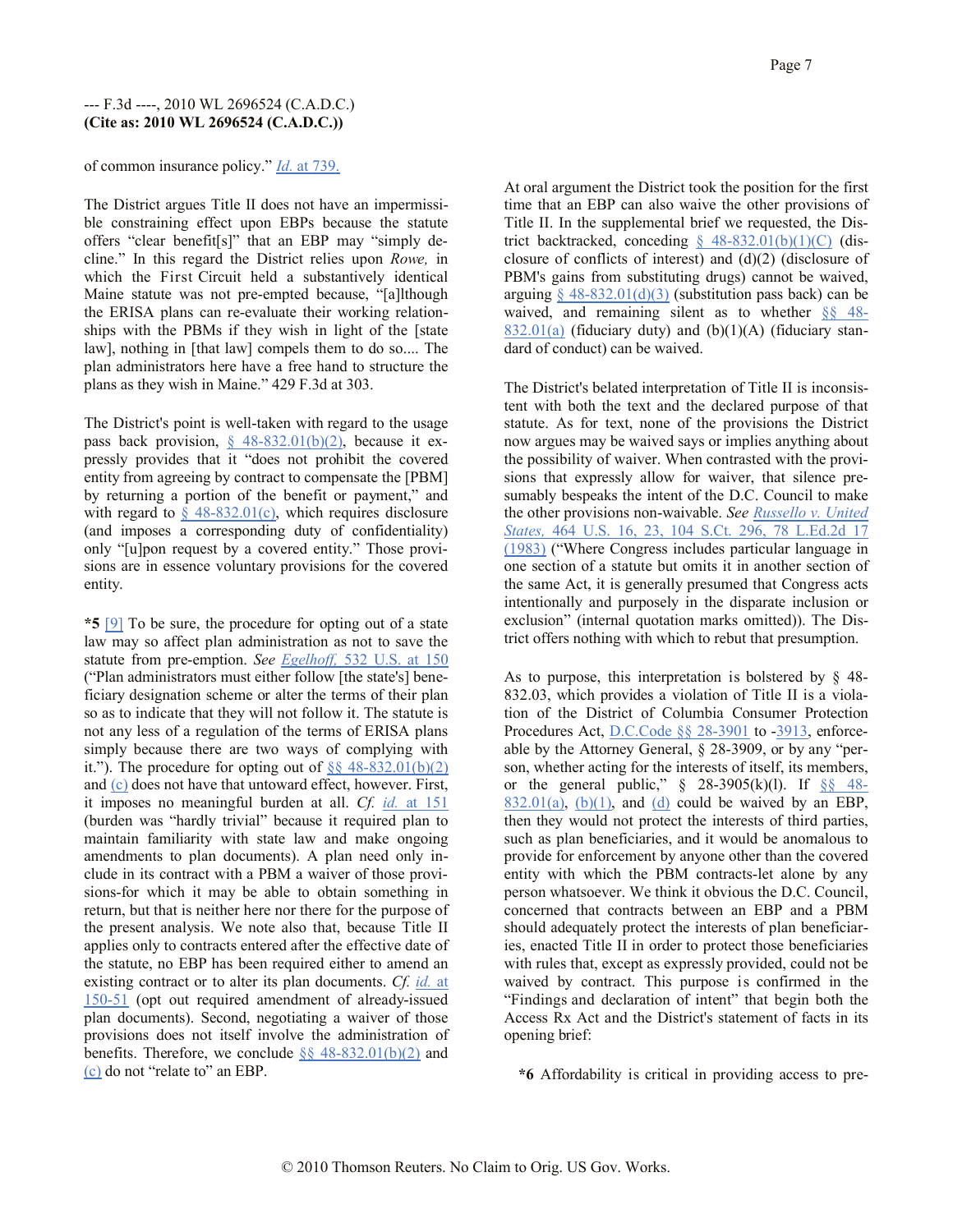scription drugs for District of Columbia residents. Access Rx enables the District to take steps to make prescription drugs more affordable for qualified District residents....

§ 48-831.01(lH2). If Title II could be waived in its entirety by an EBP, then the District would not be able to "take steps" on behalf of plan beneficiaries in precisely those circumstances at which the statute is aimed, i.e., where the contract between the EBP and the PBM is, in its view, insufficiently protective of the beneficiaries.

Although the District argues ambiguity in a state law should be resolved against pre-emption, here the D.C. Council has sounded no "uncertain trumpet," *Vote Choice, Inc. v. DiStefano,* 4 F.3d 26, 41-42 (1st Cir.1993). Sections  $48-832.01(a)$ , (b)(1), and (d) are clearly meant to govern the relationship between a PBM and an EBP regardless whether their contract provides otherwise.

The District argues  $\S$ § 48-832.01(a), (b)(1), and (d) nonetheless leave plan administrators with "a free hand to structure the plans as they wish," *Rowe,* 429 F.3d at 303, because "Title II does not *force* plans to do anything. Plans remain free to employ PBMs in any manner they see fit." That is just not so, even as a formality. Title II constrains an EBP by forcing it to decide between administering its pharmaceutical benefits internally upon its own terms or contracting with a PBM to administer those benefits upon the terms laid down in  $\frac{8}{9}$  48-832.01(a), (b)(1), and (d).

The Supreme Court has not prescribed a standard for determining whether a state law sufficiently constrains an EBP's decision-making in an area of ERISA concern that the law is pre-empted, but it has indicated a law that "bind[s] plan administrators to any particular choice" is pre-empted. *Travelers,* 514 U.S. at 659. We need go no further: Sections  $48-832.01(a)$ ,  $(b)(1)$ , and  $(d)$  bind plan administrators because the "choice" they leave an EBP between self administration and third-party administration of pharmaceutical benefits is in reality no choice at all. For most if not all EBPs, internal administration of beneficiaries' pharmaceutical benefits is a practical impossibility because it would mean forgoing the economies of scale, purchasing leverage, and network of pharmacies only a PBM can offer. By imposing requirements upon third-party service providers that administer pharmaceutical benefits for an EBP,  $\frac{8}{8}$  48-832.01(a), (b)(1), and (d) "function as a regulation of an ERISA plan itself." *Travelers,* 514 U.S. at 659. Because these provisions also

regulate an area of ERISA concern, they are pre-empted.

 $[10][11]$  The District would have us abjure this conclusion on the ground that "the [ ] standards of conduct, requirements of transparency, and restrictions on selfdealing [imposed upon a PBM by Title II] are not qualitatively different from" laws regulating others who provide services to an EBP, such as accountants, lawyers, and securities dealers; its point is that if Title II is pre-empted by ERISA because it has a "connection with" an EBP, then those implicitly benign regulations of professionals must also be pre-empted. Not to worry: A law regulating a third party's performance of services on behalf of an EBP cannot have a "connection with" an EBP unless those services involve an area of ERISA concern and the law has a regulatory effect upon the EBP. *See De Buono v. NYSA-ILA Med. and Clinical Servs. Fund,* 520 U.S. 806, 808, 117 S.Ct. 1747, 138 L.Ed.2d 21 (1997) (holding state law "imposing a gross receipts tax on the income of medical centers" not pre-empted as applied to centers "operated by ERISA funds"); *Dillingham,* 519 U.S. at 330 (indicating ERISA does not pre-empt state law "in those areas where ERISA has nothing to say"); *Travelers,* 514 U.S. at 661-62 (state law with mere "indirect economic effect" not pre-empted). Thus it is that ERISA does not pre-empt "runof-the-mill state-law claims such as unpaid rent, failure to pay creditors, or even torts committed by an ERISA plan." *Mackey v. Lanier Collection Agency & Service, Inc.,* 486 U.S. 825,833(1988).

**\*7** A dictum in *Egelhoff* suggests there may be an exception to pre-emption under ERISA for long-standing and widely observed state laws. 532 U.S. at 152 (statutes providing "a murdering heir is not entitled to receive property as a result of the killing" might not be pre-empted because "the principle underlying the statutes-which have been adopted by nearly every State-is well established in the law and has a long historical pedigree predating ER-ISA"); *see also Custer v. Sweeney,* 89 F.3d 1156, 1167 (4th Cir.1996) (ERISA does not pre-empt malpractice claim against attorney representing EBP because "ERISA does not evince a clear legislative purpose to pre-empt such traditional state-based laws of general applicability"). Such an exception would seem to protect from preemption long-accepted laws regulating accountants, lawyers, and dealers in securities, but it would not save Title II because laws regulating PBMs are not the embodiment of long-standing and widely observed principles.

B. **PCMA's** Other Arguments